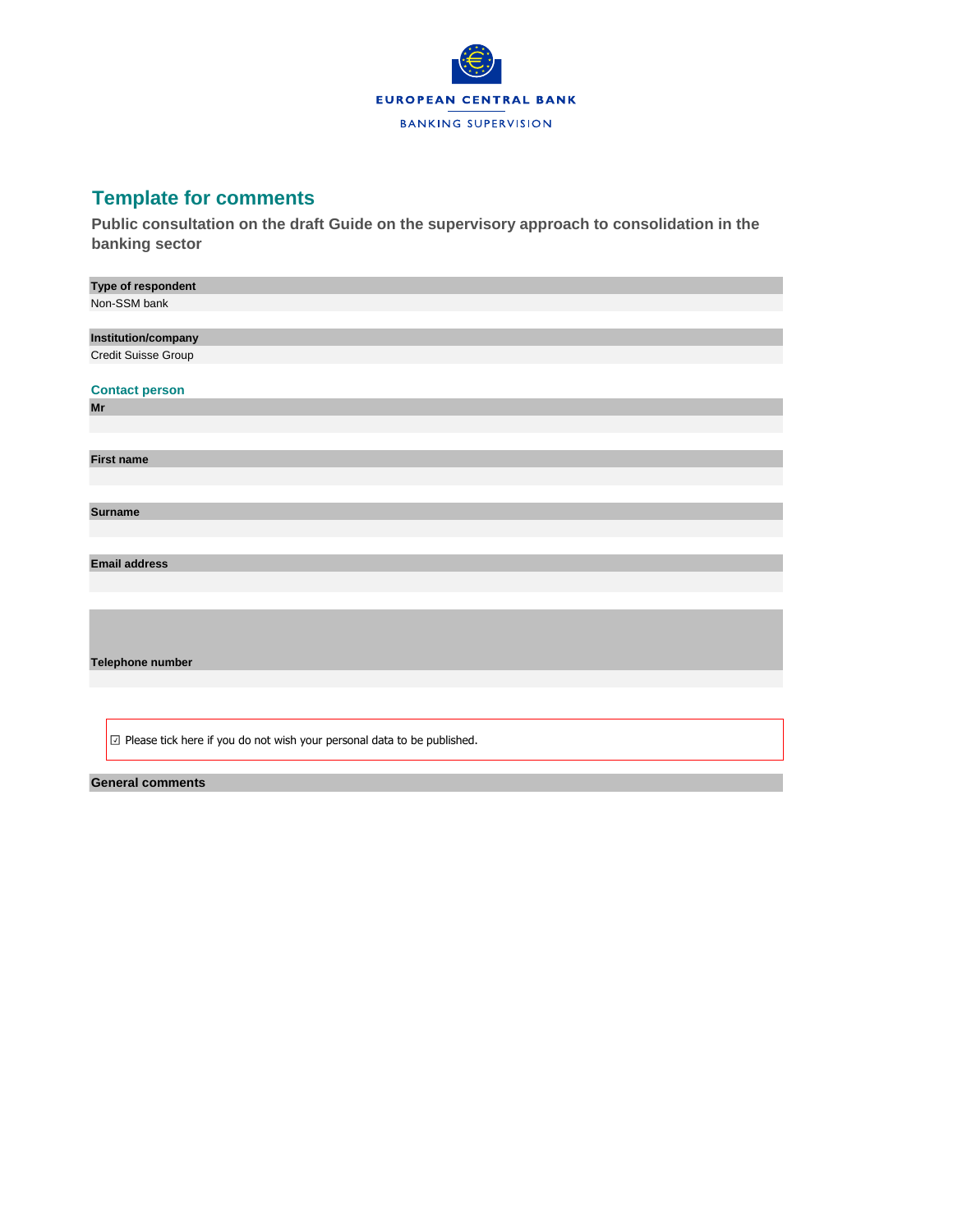

Credit Suisse is pleased to respond to the ECB's consultation on its Guide on the supervisory approach to consolidation in the EU banking sector. Credit Suisse is an increasingly European Bank, and acts as an advisor to many European headquartered banks through our Financial Institutions Group within the Investment Banking Division. We welcome the ECB's efforts to improve the transparency and predictability of supervisory actions in credit institutions' consolidation projects. This has not only sent a positive signal to the .market, but the substance is also timely and critical in changing market perceptions that EU bank M&A transactions would invariably have to .be followed by a recapitalisation

In light of COVID-19 recovery, it is more necessary than ever to have a healthy and strong banking sector to provide low-cost and reliable funding to the European economy, as well as to support the twin transitions (Green and Digital). It is also key to reduce the sovereign-bank nexus at this point in the cycle. As the ECB has widely acknowledged, the current European banking system is characterised by low profitability, over-capacity and siloes along national lines. The Banking Union is a success in terms of the SSM and SRB, but unfortunately not yet functioning as a single jurisdiction for seamless cross-border banking, which is negative for consolidation within the Eurozone. With rates likely to stay lower for longer .and asset quality deteriorating and the volume of NPLs rising, consolidation becomes a key lever to strengthen the system

In parallel to this letter, Credit Suisse has taken the opportunity to provide commentary on the proposed ECB Guide through industry associations including AFME. We will not duplicate the industry responses here, but reiterate our support for the ECB to provide further clarifications in relation to the obstacles to consolidation identified by those forums. In this letter, we focus on a set of broader considerations from the perspective of a financial institutions M&A adviser and practitioner. Although some issues we raise are outside the ECB's unilateral competence to address, we raise them nevertheless given the ECB's important influence, and secondly .because we consider it necessary to move forwards across a range of actions in order to galvanise consolidation, and cross-border consolidation in particular

We strongly welcome the ECB's focus on fragmentation in European banking, and we hope decisive action to accelerate Banking. Union and consolidation will be a positive legacy of this grave crisis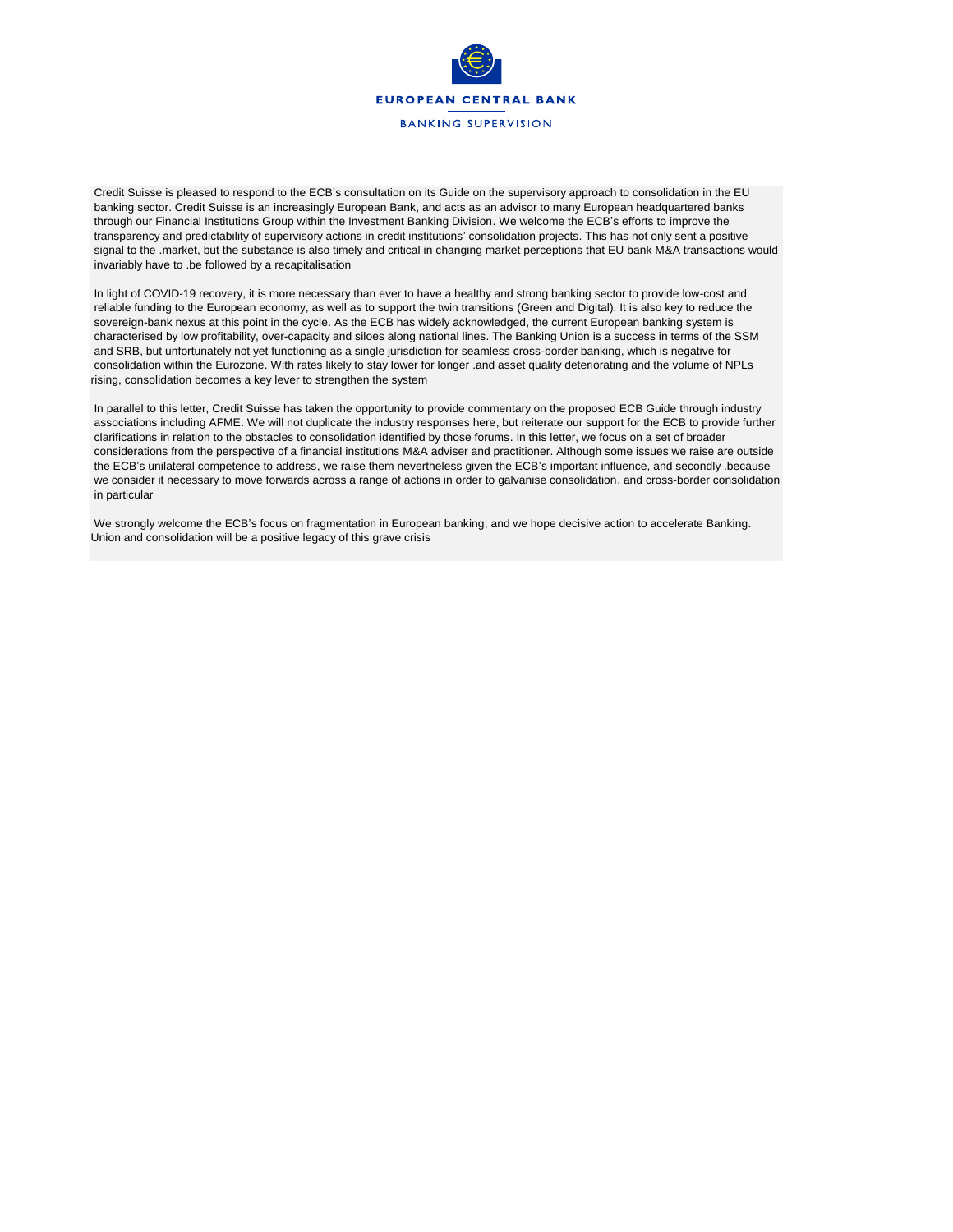| $\mathsf{Id}$ | Paragraph       | Page | <b>Section</b>                                                 | <b>Type of comment</b> | <b>Detailed comment</b>                                                                                                                                                                                                                                                                                                                                                                                                                                                                                                                                                                                                                                                                                                                                                                                                                                                                                                                                                                                                                                                                                                                                | <b>Concise statement as to why</b><br>your comment should be taken<br>on board                                                                                                                                                                                                                           | <b>Proposal for adjusted wording</b> | <b>Type of respondent</b> | <b>Institution/company</b> | <b>Name of</b><br>commenter | Personal data |
|---------------|-----------------|------|----------------------------------------------------------------|------------------------|--------------------------------------------------------------------------------------------------------------------------------------------------------------------------------------------------------------------------------------------------------------------------------------------------------------------------------------------------------------------------------------------------------------------------------------------------------------------------------------------------------------------------------------------------------------------------------------------------------------------------------------------------------------------------------------------------------------------------------------------------------------------------------------------------------------------------------------------------------------------------------------------------------------------------------------------------------------------------------------------------------------------------------------------------------------------------------------------------------------------------------------------------------|----------------------------------------------------------------------------------------------------------------------------------------------------------------------------------------------------------------------------------------------------------------------------------------------------------|--------------------------------------|---------------------------|----------------------------|-----------------------------|---------------|
|               | 32 <sup>2</sup> | q    | 3.3. Badwill                                                   | Addition               | We would support the ECB to emphasise its<br>stance regarding badwill, i.e. full recognition<br>from a prudential perspective. Even if recent<br>transactions point in that direction, its<br>quantum and relevance within the capital<br>position of the combined entity deserves the<br>highest clarity within ECB communications.<br>For example, in both Intesa-UBI and Caixa-<br>Bankia transactions, the accounting value of<br>the badwill has been fully recognised from a<br>prudential perspective, and there has been a<br>clear communication regarding the<br>expectation that the badwill will be used to<br>underpin the sustainability of the business<br>model of the combined entity, by covering the capital position of the combined<br>one-off integration charges and the<br>acceleration of the clean-up of the asset side. position minimises ambiguity.<br>Finally, the term "use of badwill" could be<br>defined more precisely, as badwill is nothing<br>else than the difference between accounting<br>value and market valuation, and it is a portion<br>of the capital of the acquired entity on a<br>stand-alone basis. | The ECB should provide the<br>maximum degree of clarity and<br>comfort regarding the full<br>recognition of badwill. Recent<br>merger announcements have<br>already highlighted such full<br>recognition, however, given its<br>quantum and relevance within the<br>entity, it is paramount that the ECB |                                      | Non-SSM bank              | <b>Credit Suisse Group</b> |                             | Don't publish |
| 2             | 27              | 8    | 3.2. Pillar 2 capital<br>requirements and Pillar 2<br>guidance | Clarification          | We would welcome further guidance from the<br>ECB on how it proposes to adjust upwards or<br>downwards the P2R/P2G of the combined<br>entity, and ideally, that the direction and<br>quantum of such adjustments could be<br>known ex ante by the merger participants.<br>For example, Caixa has communicated a<br>P2R equivalent to weighted average of Caixa The ECB should clarify, on an ex<br>and Bankia P2R (considering benefit of CRR<br>Il article 104a). There could be a case to<br>justify a decrease of Caixa capital<br>requirements as - while maintaining a solid<br>solvency position at 250-300bps<br>management buffer over SREP and a 11-<br>11.5% CET1 target - the merger entails a<br>significant increase in provisioning levels for<br>the loan book / real estate and other assets,<br>which together with the revenue and cost<br>synergies envisaged, results in a more<br>sustainable bank.                                                                                                                                                                                                                               | ante basis, its approach to<br>adjusting upwards or downwards<br>the P2R/P2G of the combined<br>entity.                                                                                                                                                                                                  |                                      | Non-SSM bank              | <b>Credit Suisse Group</b> |                             | Don't publish |
| 3             | 29              | 9    | 3.2. Pillar 2 capital<br>requirements and Pillar 2<br>guidance | Addition               | We view that to encourage further<br>consolidation, the systemic surcharges post-<br>consolidation should be implemented on a<br>transitional basis instead of the current<br>automatic and immediate switch. For<br>instance, Caixa has communicated a 25bps<br>increase in its O-SII buffer to 0.50%, due to<br>an increase in its systemic importance<br>following the merger with Bankia.                                                                                                                                                                                                                                                                                                                                                                                                                                                                                                                                                                                                                                                                                                                                                          | Changes to systemic surcharges<br>post-consolidation should be<br>implemented on a transitional<br>basis instead of the current<br>automatic & immediate switch.                                                                                                                                         |                                      | Non-SSM bank              | <b>Credit Suisse Group</b> |                             | Don't publish |

- Fill in the 5 green columns only: "Paragraph", "Type of comment", "Detailed comment", "Concise statement as to why your comment should be taken on board", "Proposal for adjusted wording"; - Respect drop-down menus. Do not alter the drop-down menus.

**Deadline: 1 October 2020**

## **Template for comments**

Please enter all your feedback filling in the table below as following :

- Other columns, blue columns, are filled in automatically; do not alter them;

- Each comment shall deal with a single issue only; you can enter two comments for the same paragraph if you see several issues in the same paragraph; you can enter the same comment several times if it applies to several p

- Indicate whether your comment is a proposed amendment, clarification, deletion or addition to the guide;

- Propose an alternative wording when appropriate.

**Please do not make any changes to the structure of the template. Any feedback provided in a modified template will not be processed. To ease the feedback process, please ensure you provide your feedback in an xls format only (i.e. not pdf)**

## **Public consultation on the draft Guide on the supervisory approach to consolidation in the banking sector**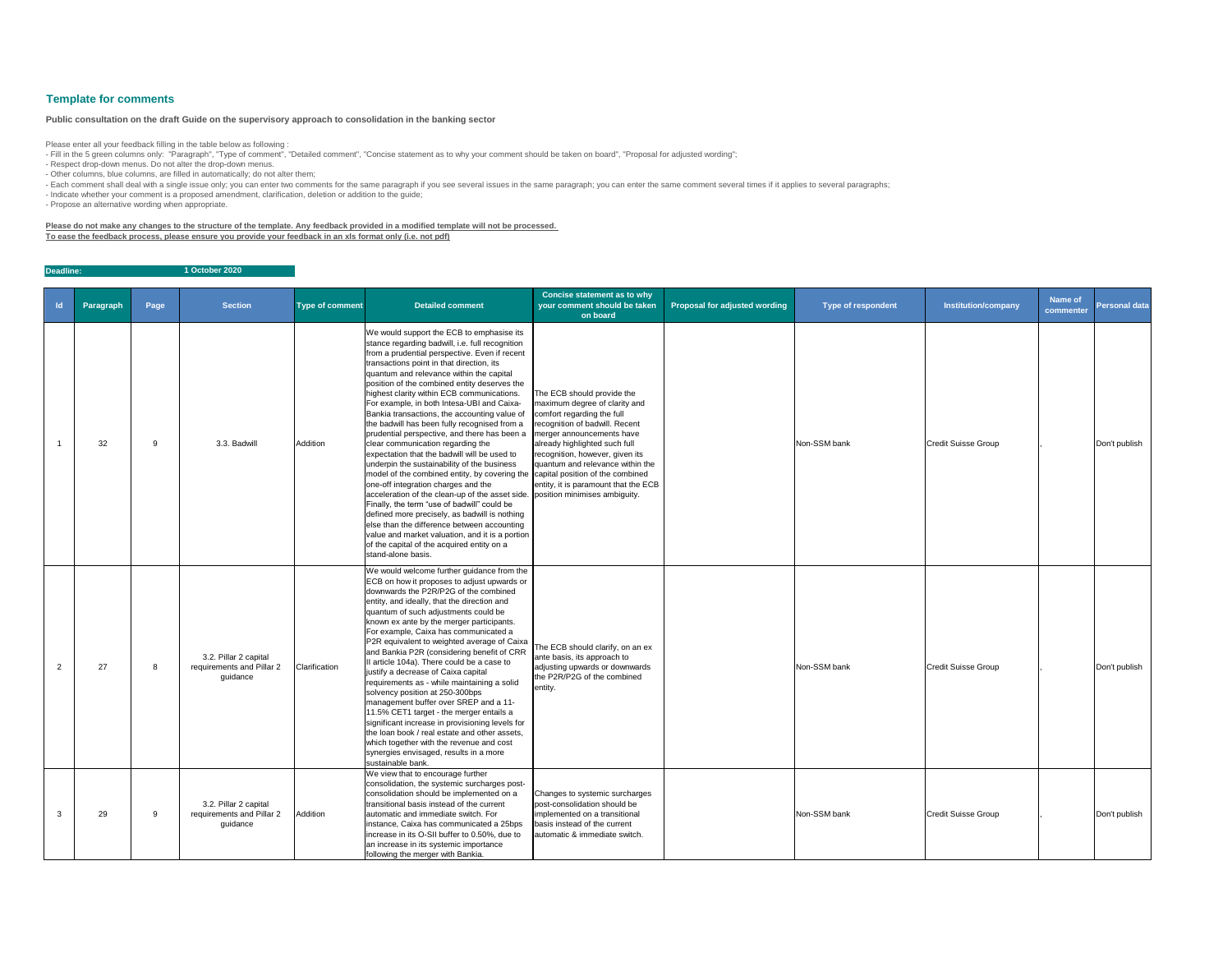| 4              | 26               | 8           | 3.2. Pillar 2 capital<br>requirements and Pillar 2<br>guidance | Addition | Increased regulatory flexibility allowing a<br>transitional basis for the capital recognition of<br>integration costs or an adjustment<br>downwards of the P2R/P2G to reflect the<br>increased sustainability of the combined<br>entity would facilitate consolidation projects.<br>The capital recognition of integration charges<br>on day one imposes one of the most<br>significant negative impacts on the capital<br>position of the combined entity, as synergies<br>are only recognised at a later stage. As cost<br>synergies are the main driver for<br>consolidation, it should not surprise anyone<br>that sizeable integration charges can be<br>incurred. Traditionally estimated at 1.5x of<br>the run rate cost synergies, recent<br>transactions in Southern Europe have seen<br>this ratio increase to 3.0x and resulting on a<br>capital hit on day one that could range from<br>c.25bps in the Intesa-UBI merger to c.95bps<br>in Caixa-Bankia. Furthermore, integration<br>costs also arise in portfolio rationalization<br>and optimization transactions (such as carve-<br>out and spin-offs), delaying and even<br>preventing the efficient capital allocation of<br>banks' capital. Finally, banks operate with<br>heterogeneous IT systems, and the<br>integration of both platforms into a unique<br>one can be complex, time-consuming and<br>expensive, thereby increasing M&A<br>execution risk. | Transitional (rather than day one)<br>capital recognition of integration<br>costs or an adjustment downwards<br>of the P2R/P2G to reflect the<br>increased sustainability of the<br>combined entity would facilitate<br>consolidation projects and other<br>portfolio rationalisation and<br>optimization transactions. |  |
|----------------|------------------|-------------|----------------------------------------------------------------|----------|--------------------------------------------------------------------------------------------------------------------------------------------------------------------------------------------------------------------------------------------------------------------------------------------------------------------------------------------------------------------------------------------------------------------------------------------------------------------------------------------------------------------------------------------------------------------------------------------------------------------------------------------------------------------------------------------------------------------------------------------------------------------------------------------------------------------------------------------------------------------------------------------------------------------------------------------------------------------------------------------------------------------------------------------------------------------------------------------------------------------------------------------------------------------------------------------------------------------------------------------------------------------------------------------------------------------------------------------------------------------------------------------------------------------------------|-------------------------------------------------------------------------------------------------------------------------------------------------------------------------------------------------------------------------------------------------------------------------------------------------------------------------|--|
| 5              | New<br>paragraph | $\pmb{0}$   | 0                                                              | Addition | In light of new guidelines on the preferential<br>treatment of prudently valued software, a<br>flexible approach from the ECB regarding its<br>definition, and in general, supportive<br>treatment of investments in digital and<br>technology, would allow the combined entity<br>to accelerate the digital transformation and<br>avoid a competitive disadvantage by contrast<br>to certain non-regulated technological players.                                                                                                                                                                                                                                                                                                                                                                                                                                                                                                                                                                                                                                                                                                                                                                                                                                                                                                                                                                                             | A broader definition of software<br>and, in general, support in the<br>treatment of digital and technology<br>investments would allow banks to<br>better compete within the new<br>digital environment.                                                                                                                 |  |
| 6              | 29               | 9           | 3.2. Pillar 2 capital<br>requirements and Pillar 2<br>guidance | Addition | The ECB, together with SRB, could provide<br>clarity on the MREL requirements and<br>timetable post M&A. Because MREL<br>requirements and timetable for the combined<br>entity are unknown prior to the merger, this<br>causes uncertainty arising from the potential<br>incremental cost of funding and the pace at<br>which the merged entity would need to reach<br>its end-state MREL requirements.                                                                                                                                                                                                                                                                                                                                                                                                                                                                                                                                                                                                                                                                                                                                                                                                                                                                                                                                                                                                                        | Unknown MREL requirements and<br>timetable for the combined entity<br>cause uncertainty arising from the<br>potential incremental cost of<br>funding and the pace at which the<br>entity would need to reach its end-<br>state MREL requirements.                                                                       |  |
| $\overline{7}$ | New<br>paragraph | $\mathbf 0$ | 0                                                              | Addition | In a merger between a SPE and MPE firm,<br>the SRB could provide generalised<br>timeframes for the merged entity to complete<br>any asset/liability exercise, development of<br>modelling capabilities, or restructuring<br>actions necessary for resolvability purposes<br>and according to its "expectations for banks"<br>resolution policy.                                                                                                                                                                                                                                                                                                                                                                                                                                                                                                                                                                                                                                                                                                                                                                                                                                                                                                                                                                                                                                                                                | More clarity is needed on the<br>timeframes for a merged entity<br>between a SPE and MPE firm to<br>meet SRB resolution policy.                                                                                                                                                                                         |  |

| Non-SSM bank | Credit Suisse Group        | Don't publish |
|--------------|----------------------------|---------------|
| Non-SSM bank | <b>Credit Suisse Group</b> | Don't publish |
| Non-SSM bank | Credit Suisse Group        | Don't publish |
| Non-SSM bank | Credit Suisse Group        | Don't publish |